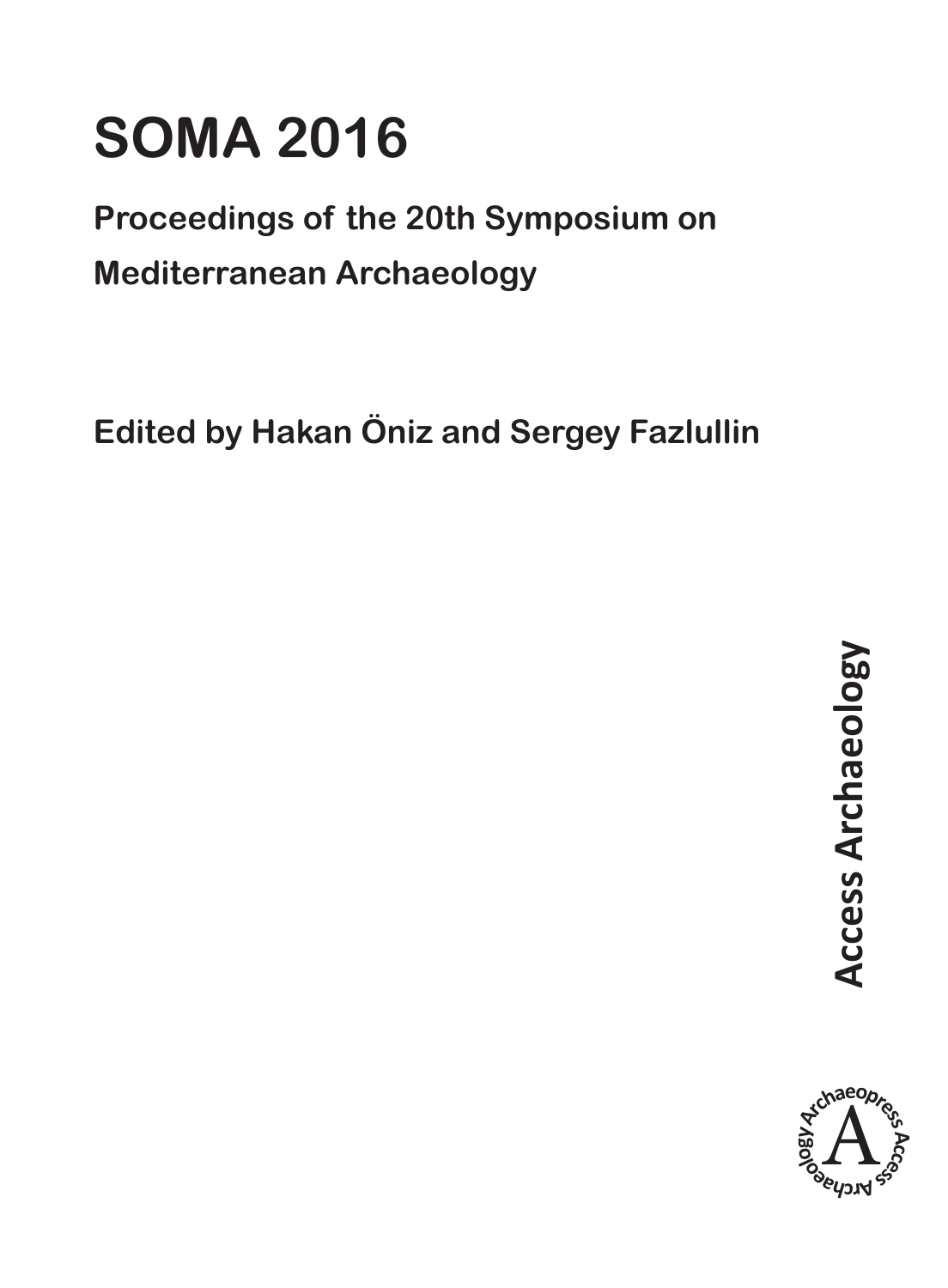

Archaeopress Publishing Ltd Summertown Pavilion 18-24 Middle Way Summertown Oxford OX2 7LG www.archaeopress.com

ISBN 978-1-80327-199-6 ISBN 978-1-80327-200-9 (e-Pdf)

© the individual authors and Archaeopress 2022

All rights reserved. No part of this book may be reproduced, stored in retrieval system, or transmitted, in any form or by any means, electronic, mechanical, photocopying or otherwise, without the prior written permission of the copyright owners.

This book is available direct from Archaeopress or from our website www.archaeopress.com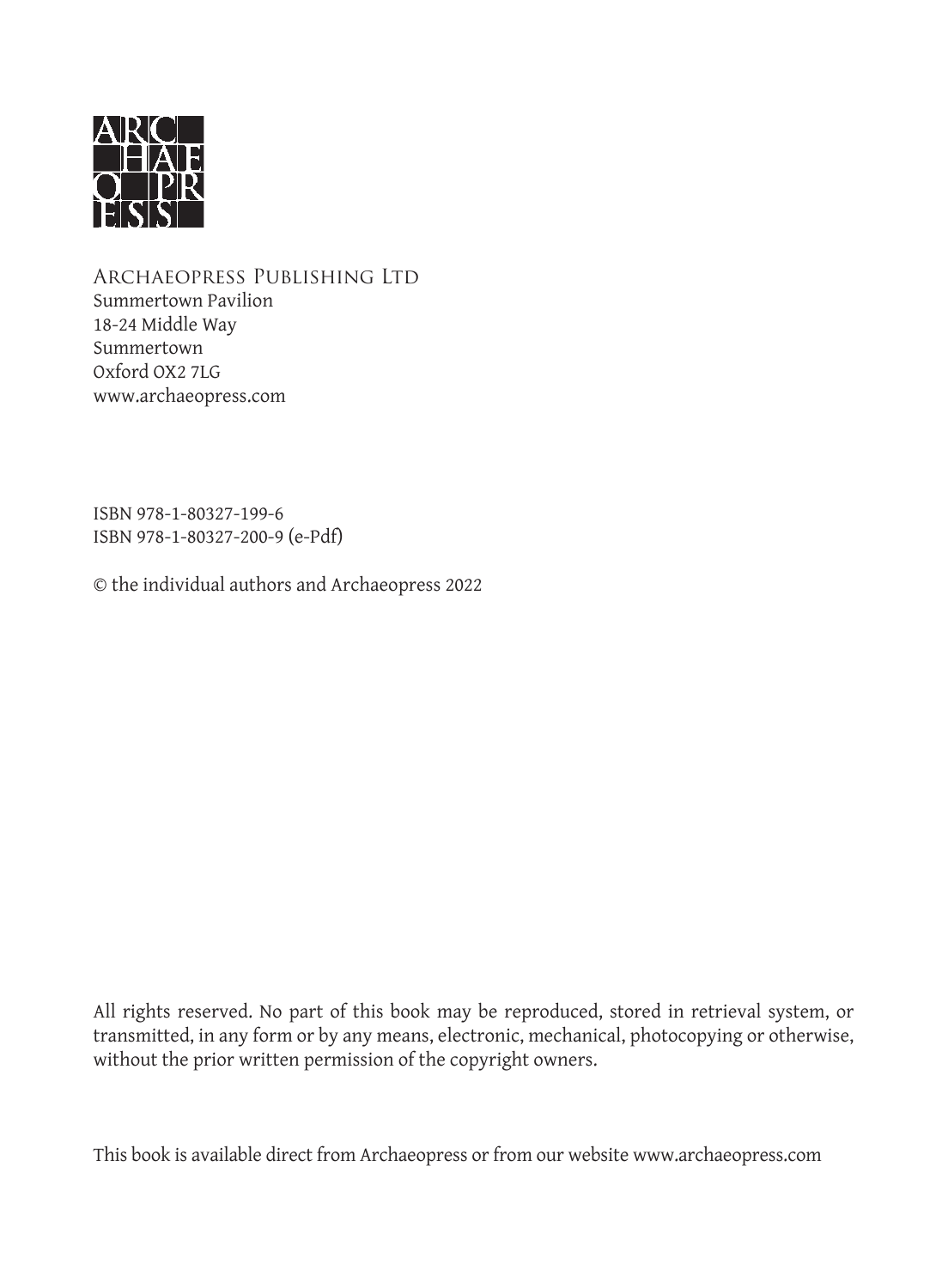#### **Scientific Committee**

Vladimir Lapshin, Prof. Dr., Director, Institute for the history of material culture, RAS, Russia Murat Arslan, Akdeniz University, Turkey Lihi Habas, PhD, The Hebrew University of Jerusalem, Israel Hakan Öniz, PhD, Selcuk University, Turkey Blazej Stanislawski, PhD, Institute of archaeology, PAN, Wroclaw, Poland Michele Stephanile, PhD, Orientale University, Napoli, Italy

#### **Gama Coordinator**

Sergey Fazlullin, PhD, Russian State University for Humanities / P. P. Shirshov's Institute of Oceanology RAS, Russia

#### **Organising Committee**

Oleg Boguslawski, PhD, Dep. Director, Institute for the history of material culture, RAS, Russia Natalia Soloviova, PhD, Dep. Director, Institute for the history of material culture, RAS, Russia

Alexander Okorokov, Prof. Dr., Dep. Director, D. S. Likhache's Institute for Heritage, Russia

Sergey Soloviov, PhD, State Hermitage, Russia

Asuman Baldıran, Prof. PhD, Selcuk University, Turkey

Ceyda Öztosun, MS, Selcuk University, Turkey

Kamran Kamaei, MS, GAMA, Iran

Andrey Kulagin, MS, Dep. Director, Chersonesus Museum, Russia

Ksenia Khrebtikova, MS, Institute for the history of material culture, RAS, Russia